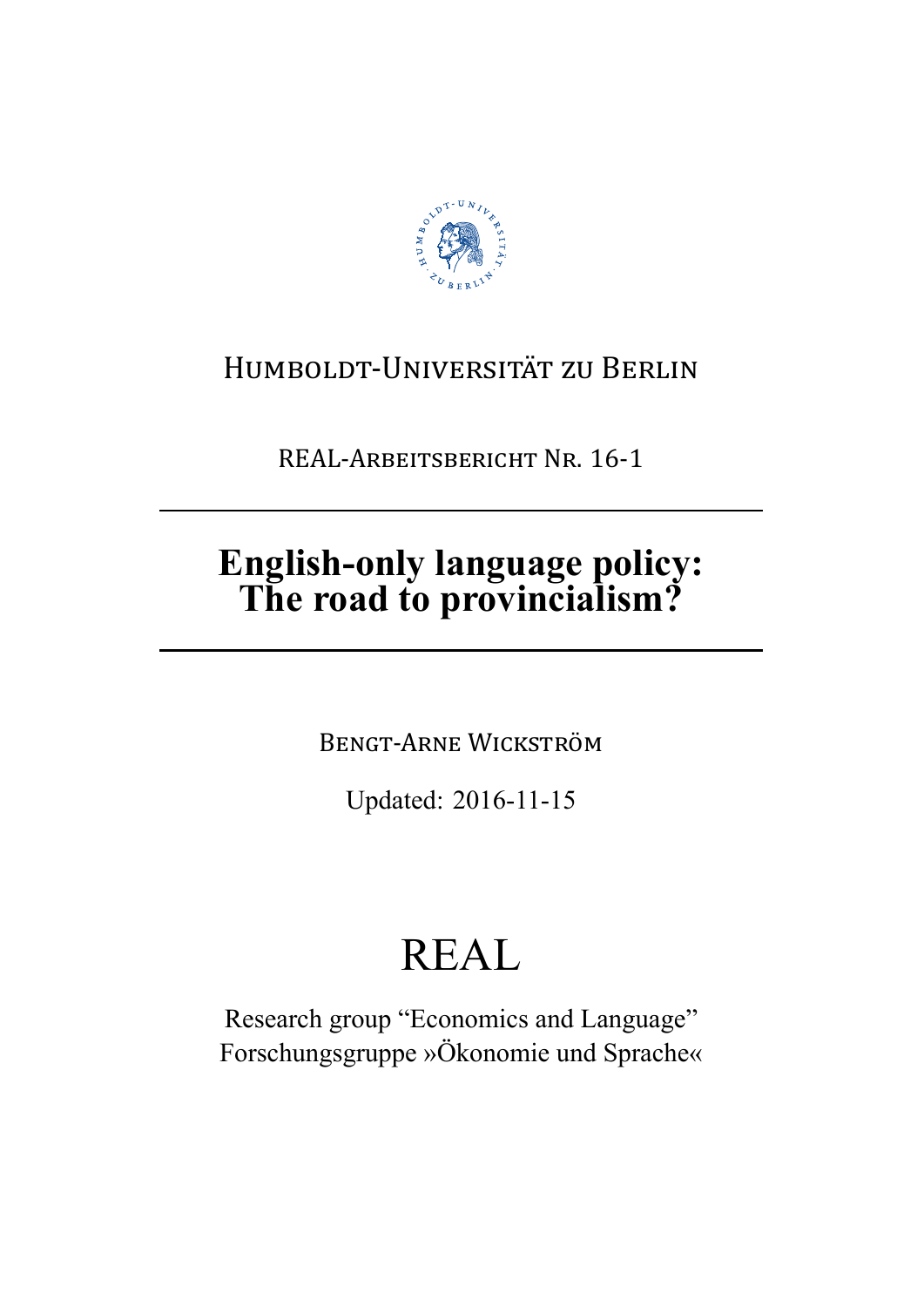# English-only language policy: The road to provincialism?<sup>\*</sup>

BENGT-ARNE WICKSTRÖM

*Andrássy-Universität Budapest*

### **Abstract**

In this note we outline various possible long-run effects of an Englishonly acquisition policy in the European Union. The point of departure is how individual behavior adapts to constraints in the environment. This leads to changes in collective behavior, which becomes part of the environment, again influencing individual behavior. Possible equilibria of this feed-back mechanism are discussed. It is argued that domain loss and diglossia may result. The process is further characterized by external effects. Looking at language knowledge as a merit good, path dependencies and multiple stable equilibria can be explained.

*Keywords:* acquisition planning, adaptive individual behavior, diglossia, domain loss, external effects, language dynamics, language policy, merit good, path dependencies

# **1 INTRODUCTION – LANGUAGE POLICY IS MORE THAN MEETS THE EYE**

At first glance one might think that the analysis of language policy and language use is a relatively simple cost-benefit or cost-effectiveness analysis. Benefits

This essay is published as:

<sup>\*</sup> I thank Michele Gazzola and Torsten Templin for many constructive comments. Part of this work has been carried out during visits to the Research group "Economics and language" in Berlin, which is receiving funding from the European Union's Seventh Framework Program (Project MIME – grant agreement 613344). This support is gratefully acknowledged.

WICKSTRÖM, BENGT-ARNE (2016). "English-only language policy: The road to provincialism?" In: *Acta universitatis sapientiae, European and regional studies* **9**: 71–76.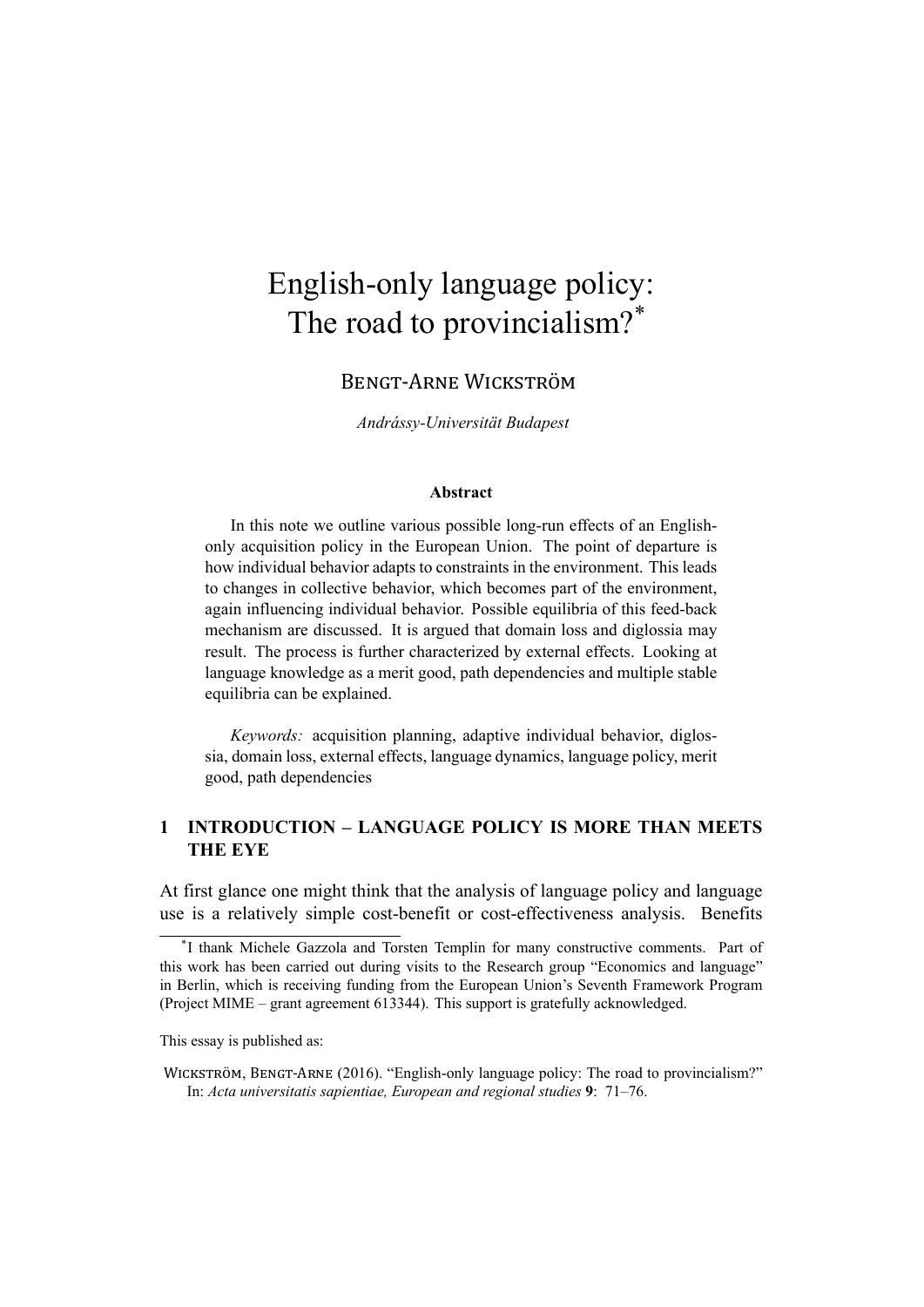would not only be the value of easy communication, but also the subjective value of the possibility of using one's chosen language in various situations. These values should be compared to the implementation costs guaranteeing the realization of the different possibilities.<sup>1</sup> VAN PARIJS'S (2011) work is in spirit a cost-benefit analysis that concentrates on the short-run effects and mainly on the efficiency gain in communication. By having a *lingua franca* or a vehicular language as the sole working language in th[e](#page-2-0) European Union, every citizen has to learn at most only one language in addition to his or her mother tongue, and, in addition, by choosing one of the big languages as a vehicular language the number of people having to learn no second language is maximized and the aggregated learning cost are minimized.<sup>2</sup> Hence, everyone can communicate at minimal costs.

Van Parijs is also aware of the short-term distributional effects of the only-English policy favoring the English speakers and being a disadvantage to all the others.<sup>3</sup> He als[o](#page-2-1) discusses various possible compensation measures. All in all the arguments are in accordance with a straight-forward cost-benefit analysis. Independently of whether the distributional issue is given weight or not, the efficiency gain is [u](#page-2-2)ndoubtedly present, and due to the network-externality effect of language acquisition it is even more pronounced than one might think at the first glance.<sup>4</sup> What is missing in the very convincing arguments of Van Parijs, however, is an analysis of dynamic long-term effects, and in my opinion they can be substantial.

The static analysis gives us a very myopic view, since people's demand f[or](#page-2-3) language rights and their linguistic behavior can not be assumed to be stationary and constant. An individual's linguistic preferences can be strongly influenced by the environment the individual is born and socialized into. This environment is at least partially determined by the language policy conducted. In that way, language usage and language preferences are endogenous results of the language policy and we are faced with path dependencies in the analysis. Especially acquisition plan-

<sup>&</sup>lt;sup>1</sup> For a further discussion of language rights from a welfare economics point of view, see, for instance, WICKSTRÖM (2016).

<sup>&</sup>lt;sup>2</sup> Strictly speaking, this would be an argument for the biggest mother tongue in the EU, German. However, in the current situation in Europe with English being the language most widely spoken, the argument makes sense.

<span id="page-2-1"></span><span id="page-2-0"></span><sup>&</sup>lt;sup>3</sup> In addition there are distributional effects due to the varying proficiency in English in the population of the various countries; see for instance GAZZOLA (2014).

<span id="page-2-3"></span><span id="page-2-2"></span><sup>4</sup> Had I not been forced to learn English at school, I could have made a personal cost-benefit calculus. One benefit for me was that I could communicate with quite a few additional people in the world, and the cost was the time I invested in learning it. However, the benefit to society were higher than what would have entered into my calculus, since I did not take into account the benefit accruing to every one else, who knows English, due to the fact that they could now communicate with me. Hence, the network externality property amplifies the benefits of an individual calculus and this is the raison d'être for the need of a language policy promoting the use of a *lingua franca*. See also CHURCH and KING (1993).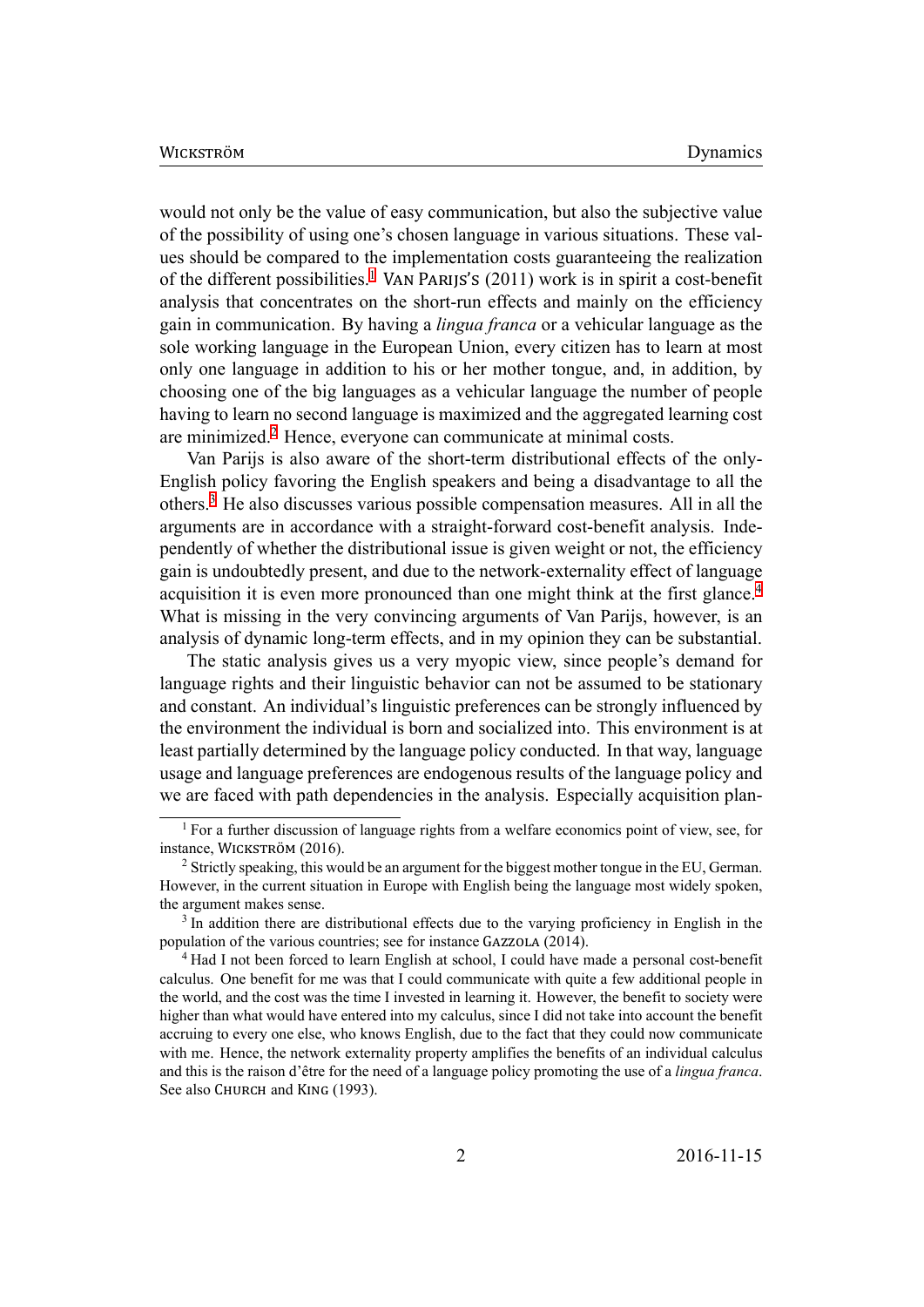ning can be expected to have a strong influence, but also status planning cannot be neglected. We can distinguish two channels of influence. There is a direct influence on mature individuals who might change their already acquired preferences, and there is an effect on the new generations – people in their youth whose preferences are being formed – that can be expected to be more pronounced. The status-planning policy is taken to influence both groups, whereas the acquisitionplanning policy, of course, impact mainly on younger people. *In nuce*, language policy has to be analyzed as essentially a dynamic problem with path dependencies that can lead to very different situations in the long run.

We, hence, have to distinguish the short-run effects of an English-only policy from the long-run effects. What are then the long-run effects? As mentioned above, the preferences for language rights and language use can be expected to change with the linguistic environment, which at least partially, is determined by the consequences of the higher status given to English by making it the sole working language on the EU level. The accompanying acquisition planing will reinforce these effects. In this note, I will concentrate on the domain losses that might occur to other languages as well as on the unintended welfare effects of changes in language use due to changed perceptions and possibilities. Finally, the dilemma in evaluating different *ex post* states will be discussed.

# **2 DOMAIN LOSS AND THE DEVELOPMENT OF DIGLOSSIA**

<span id="page-3-1"></span>The status of a language is relative. That is, when the status of English is increased the status of other languages will decrease relative to English. One consequence will certainly be that in schools in the EU the position of English as a second language will become stronger and stronger at the cost of other languages. The internationalization of research and the resulting strong trend towards the sole use of English in domains like higher education (especially in the natural sciences) and in research activities is further reinforced by the language policy in corporate management. Slowly, these and similar domains will be lost for the other vernaculars in the EU.

What will prevent this process to continue with one domain loss after the other leading to a situation of diglossia and ultimately even to the disappearance of some European languages?<sup>5</sup> After these domains, which are the next ones to go?

The loss of the domain and the development of diglossia also brings a loss in the richness of the concerned languages. The languages will no longer be adequate

<span id="page-3-0"></span><sup>&</sup>lt;sup>5</sup> On the European le[ve](#page-3-0)l, German, French, Italian etc. might become regional minority languages with English playing the rôle of Europe-wide "national" language. The regional languages will then follow the path of Gaelic in Scotland (DORIAN, 1981) or Hungarian in Burgenland (GAL, 1979).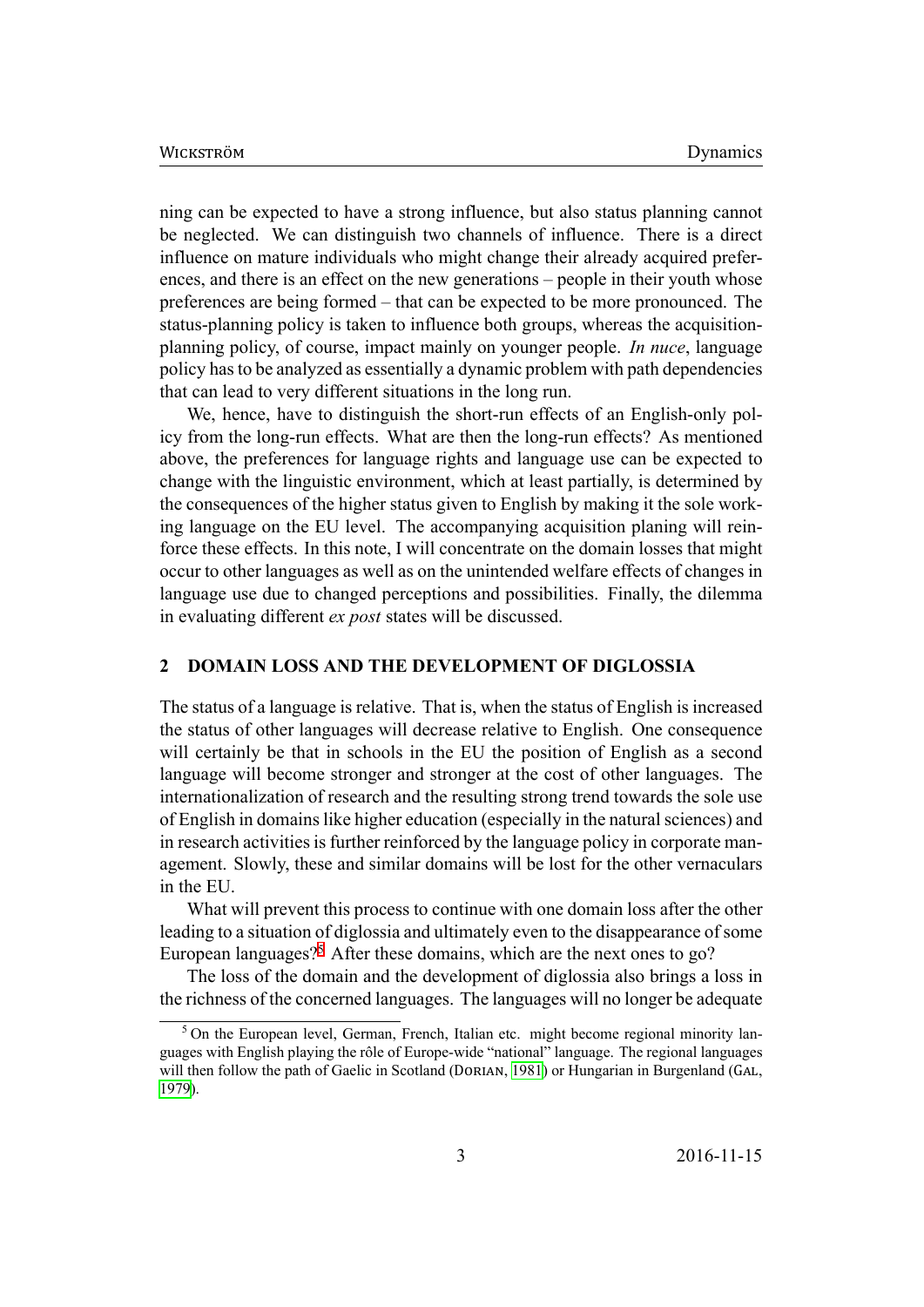as vehicles to discuss themes belonging to the lost domains. Should we neglect the possibility of such a development?

#### **CHOICE, PERCEPTION, AND PROVINCIALISM**  $\mathbf{3}$

In today's Europe English has become the first foreign language in most elementary and secondary schools; in many cases the only one. This, of course, is the result of a conscious acquisition planning and is totally in accordance with the language policy proposed by Van Parijs. This policy increases the status of English compared to other languages. A plausible consequence is that anglophone culture becomes the most, if not the only, accessible culture to the younger cohorts. The resulting cultural provincialism, of course, has positive and negative sides. The added appreciation of English-language culture in all its divers forms is certainly a gain for us all, but the marginalization of cultures originating in other language communities is a considerable loss. More important is perhaps the loss in variety due to the strong concentration on one single language at the cost of all others.

#### **ACQUISITION PLANNING CREATES PERCEPTIONS** 3.1

The next consequence of the English-only policy is that the perceptions and resulting norms of young people change. It is not unusual to here young people claim that the international norm is given by English and the local language has no particular value beyond the immediate surrounding. When talking about French institutions in German, for instance, the names of the French institutions are given in English: Académie française becomes the "French Academy" and not "Académie française" or "Die französische Akademie". This is slowly becoming the norm also in serious journalism.<sup>6</sup>

Do we really want this Weltanschauung with (US) English usage as the only international norm? Is this not the ultimate provincialism, making all references to something foreign in English and by English?

#### $3.2$ ACQUISITION PLANNING CHANGES BEHAVIOR, INDUCING EXTERNALITIES

More important than the emotional side is probably that with the decline in the knowledge of other languages than English the information flows from the world becomes biased. The average European is likely to know more about life of an

<span id="page-4-0"></span><sup>&</sup>lt;sup>6</sup> The other day, in the Austrian public radio in a review of a new staging of Wagner's opera "Das Liebesverbot" in Teatro Real in Madrid, the generally very competent reviewer in the German language program referred to the theater as the "Royal Theater"!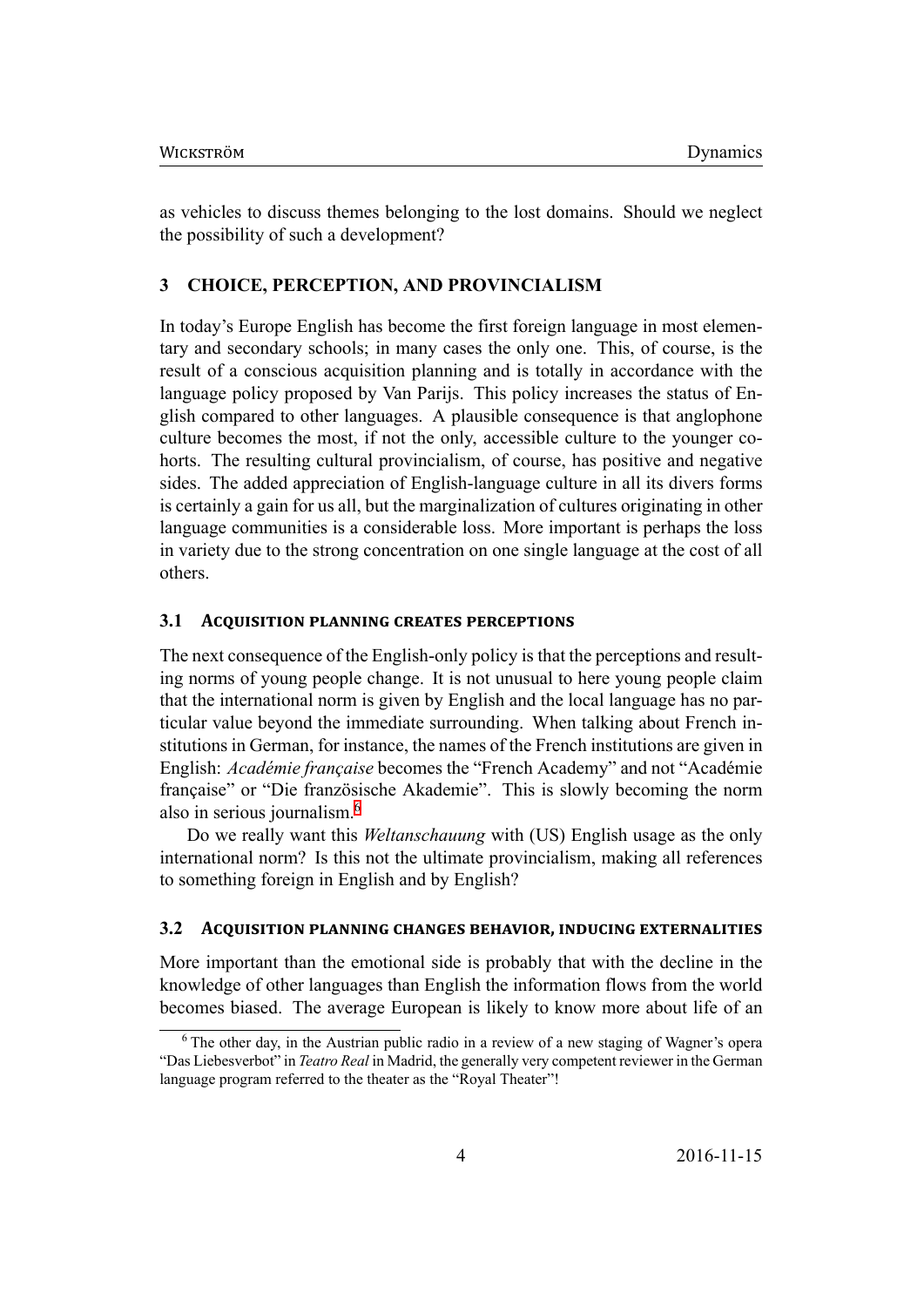average family in Kalamazoo than in Katowice. This does not really further European integration. The reporter working in Madrid speaking no Spanish beyond ordering a restaurant meal, is bound to look for sources speaking English and will in that way get a rather biased view of what is happening in Spain, relying mostly on the elites of society. This is a clear negative external effect of the English-only policy, causing considerable social costs. If the increased ease of communication in some domains compensates for these social costs is, of course, a matter of individual tastes. To make people aware of the consequences of the different alternatives is, however, a matter of efficiency.<sup>7</sup>

### **3.3** AN EXAMPLE

When I went to school in Sweden about 50 yea[rs](#page-5-0) ago, we learned some elementary Danish and Norwegian, and the same was true with respect to the three Scandinavian languages in the other two countries. This small investment was enough to overcome the initial hurdles and paving the road to an almost native passive knowledge of the other Scandinavian languages. When a Swede and a Dane met, they could hence communicate on a rather sophisticated level – each speaking his or her native tongue.

Today young people learn mainly English at school, achieving as a rule an intermediate command of that idiom. When Danes, Norwegian, and Swedes meet today, they as a consequence often follow the path of least resistance, conducting simple conversations in English. The result is a rather limited level of communication. Furthermore, out of myopia very few young people then make the rather small investment needed to learn the basic differences between the three Scandinavian languages. They hence never achieve the potential benefits of mastering them passively at an almost native level. The community feeling of being part of Scandinavia is slowly lost, and the access to the cultural and political life of the other two countries becomes very limited.

Also this is a negative external effect of the only-English language policy in Scandinavian schools.

## **4 MERIT GOOD,** *EX ANTE* **AND** *EX POST* **EVALUATION**

A fundamental problem facing us when discussing the desirability of a specific language policy is that the policy influences the preferences of the people subjected to the policy. On the other hand, those preferences are the basis for the evaluation. Hence, an *ex ante* and an *ex post* analysis can give very different results. In other

<span id="page-5-0"></span> $7$  When it comes to tobacco products, our politicians have realized this. Maybe all providers of English courses should be forced to add a sentence to their advertisements: "An English-only policy is dangerous to your cultural health".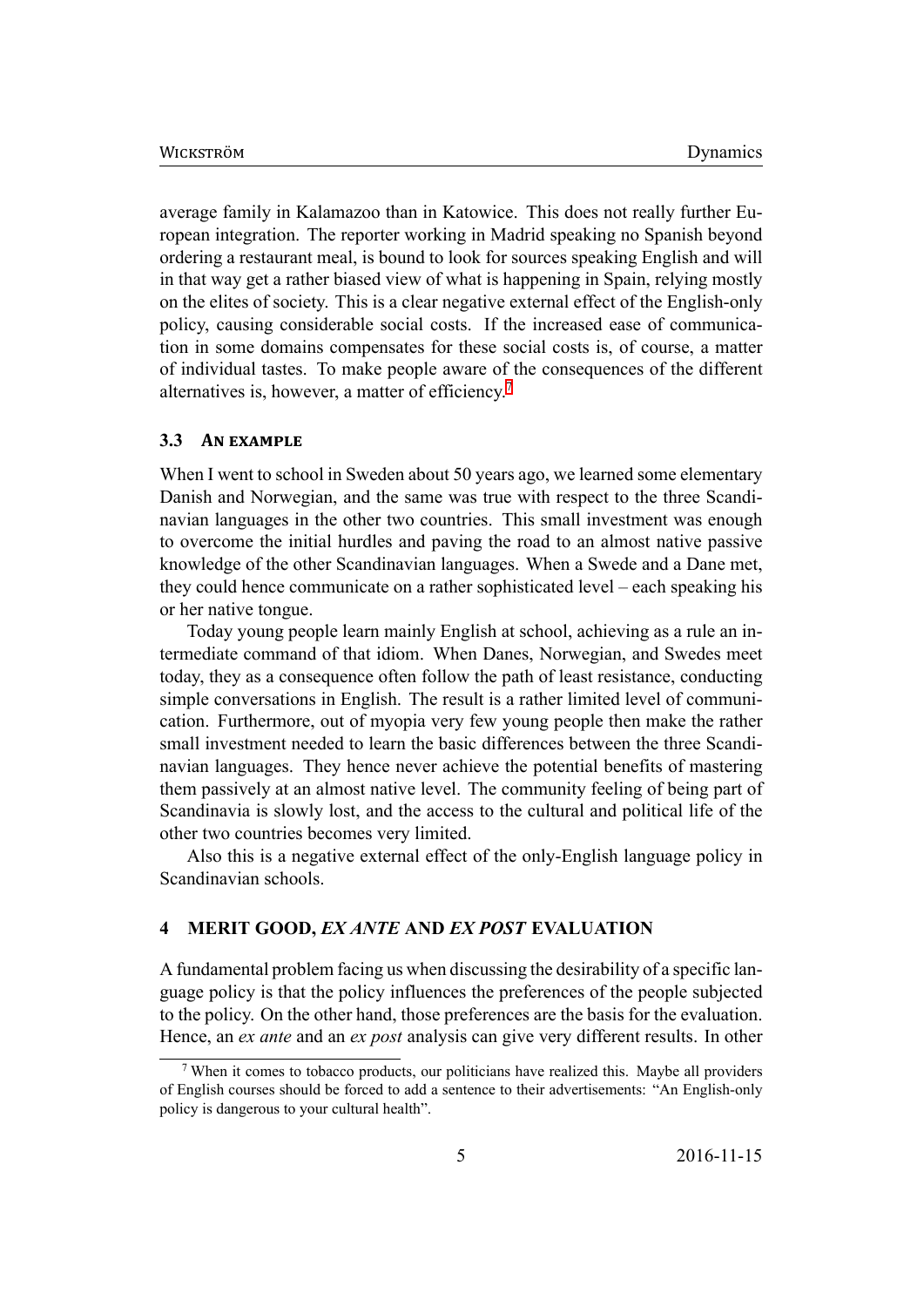words, we are dealing with path dependencies.<sup>8</sup> This is closely related to the concept of merit good.<sup>9</sup> This basically says that there are goods or activities that we at the time of consumption might not like, but after the consumption activity are happy that we consumed, for instance education.

An English-only policy that after many generations leads to diglossia or even the death of many vernaculars, as outlined in Section 2, might then by the then living individuals be hailed as both wise and visionary. How many descendants of Cornish speakers today mourn the loss of Cornish as a living language?<sup>10</sup> This is, of course, a rational argument and justifies the acceptance of the linguistic evolution of the world over the last many thousand years. The question that remains, however, is whether it is a sensible policy to actively and consciously promote such an evolution. The welfare loss discussed in the previous sections will at least apply to many individuals during the transition affecting quite a few generations of Europeans. Do they not count?

## **REFERENCES**

- CHURCH, JEFFREY and IAN KING (1993). "Bilingualism and network externalities". In: Canadian Journal of Economics / Revue canadienne d'économique  $26: 337 - 345.$
- DORIAN, NANCY C. (1981). Language death: The life cycle of a Scottish Gaelic *dialect*. Philadelphia: University of Pennsylvania Press.
- FERDINAND, SIARL (2013). "A brief history of the Cornish language, its revival and its current status". In: e-Keltoi: Journal of Interdisciplinary Celtic Studies (Thematic issue: Culural Survival) 2: 199–227.
- GAL, SUSAN (1979). Language Shift: Social Determinants of Linguistic Change in Bilingual Austria. New York: Academic Press.
- GAZZOLA, MICHELE (2014). "Partecipazione, esclusione linguistica e traduzione: Una valutazione del regime linguistico dell'Unione europea". In: Studi Italiani di Linguistica Teorica e Applicata 43: 227-264.
- MUSGRAVE, RICHARD A. (1956/1957). "A multiple theory of budget determination". In: Finanzarchiv  $17: 333-343$ .

 $8$  For a more detailed analysis, see WICKSTRÖM (2016).

 $9$  For the original source, see MUSGRAVE (1956/1957).

<span id="page-6-2"></span><span id="page-6-1"></span><span id="page-6-0"></span><sup>&</sup>lt;sup>10</sup> According to FERDINAND (2013), about one in 1000 people in Cornwall has some knowledge of the language today, and presumably at least they do care.